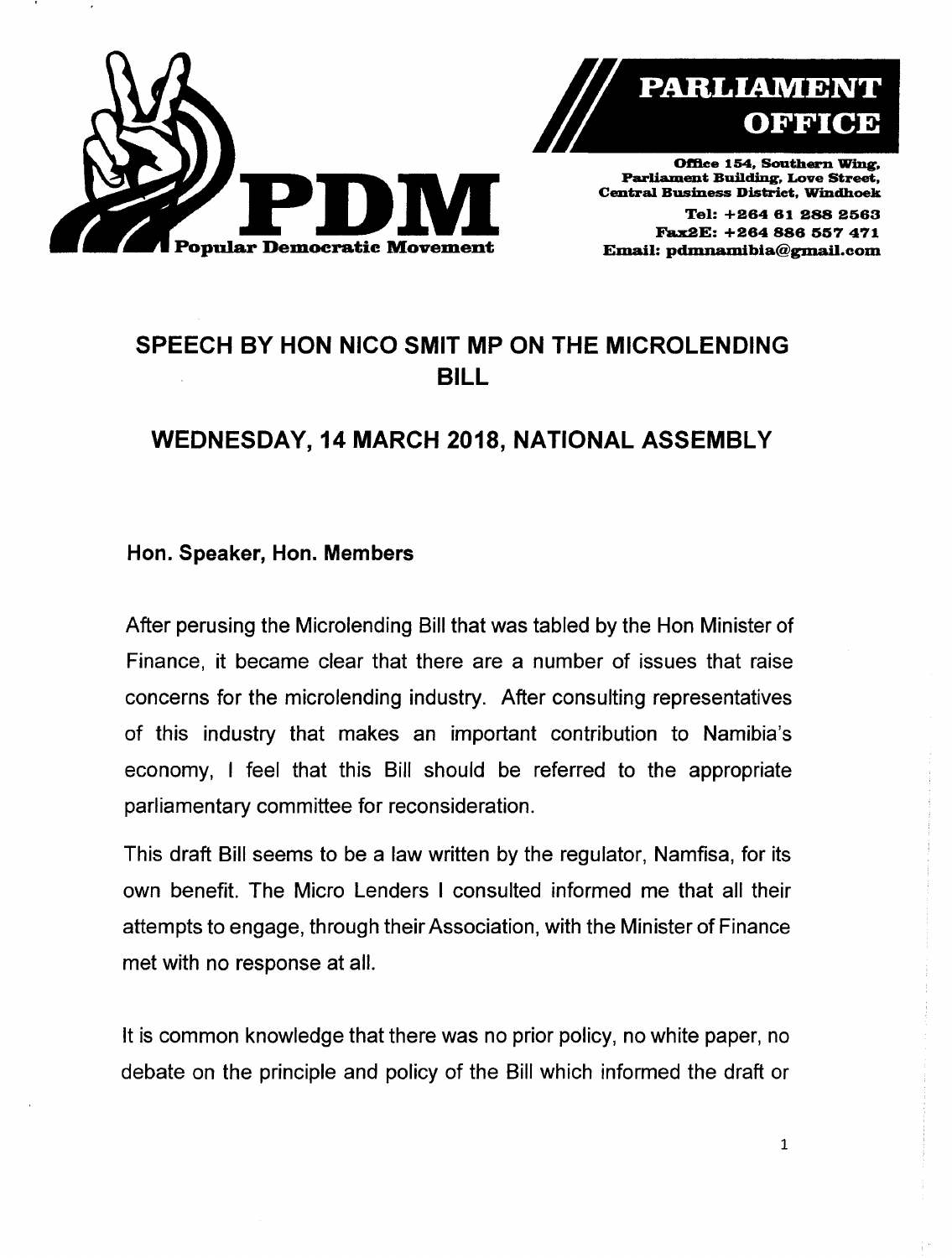before the draft was adopted by Cabinet and tabled in this House. This means that there was no debate regarding the issues at the heart of the Micro Lending Industry. The industry was asked to comment on what had already in effect been decided, but Namfisa never sat down with the industry to debate these comments. This seems highly irregular if one considers that Namfisa is the main beneficiary of this proposed  $Bill - all$ levies and fines go directly to this body and not to Treasury.

How, I must ask, can that be right, Hon Speaker? Regulators must implement the law, ensure compliance with the law and act in accordance with the law. They must not make laws to benefit themselves with no checks and balances in place to keep the process fair!

#### **Hon Speaker, Hon Members**

As to the draft Bill before us today: how, we must ask, will this affect the industry to be regulated, and more importantly, what effect will this law have on ordinary men and women, often those who find it difficult to meet their needs on the salary they earn and who depend on lenders who, at their own risk, lend out their own money to people who turn to them to borrow when they need it?

Those who have read the Bill will agree that this is a good example of what regulatory overkill is about: the amount of red-tape, the discretionary powers of the regulator, the cost of all of this and the uncertainty in the wake of open and vague requirements for compliance. A frightening range of punitive measures, administrative penalties, the threat of cancellation of licences, punitive interest and fines and jail time in the wake of numerous criminal offences, repeated again and again in this bill does not auger well for business. What makes this even worse is that as mentioned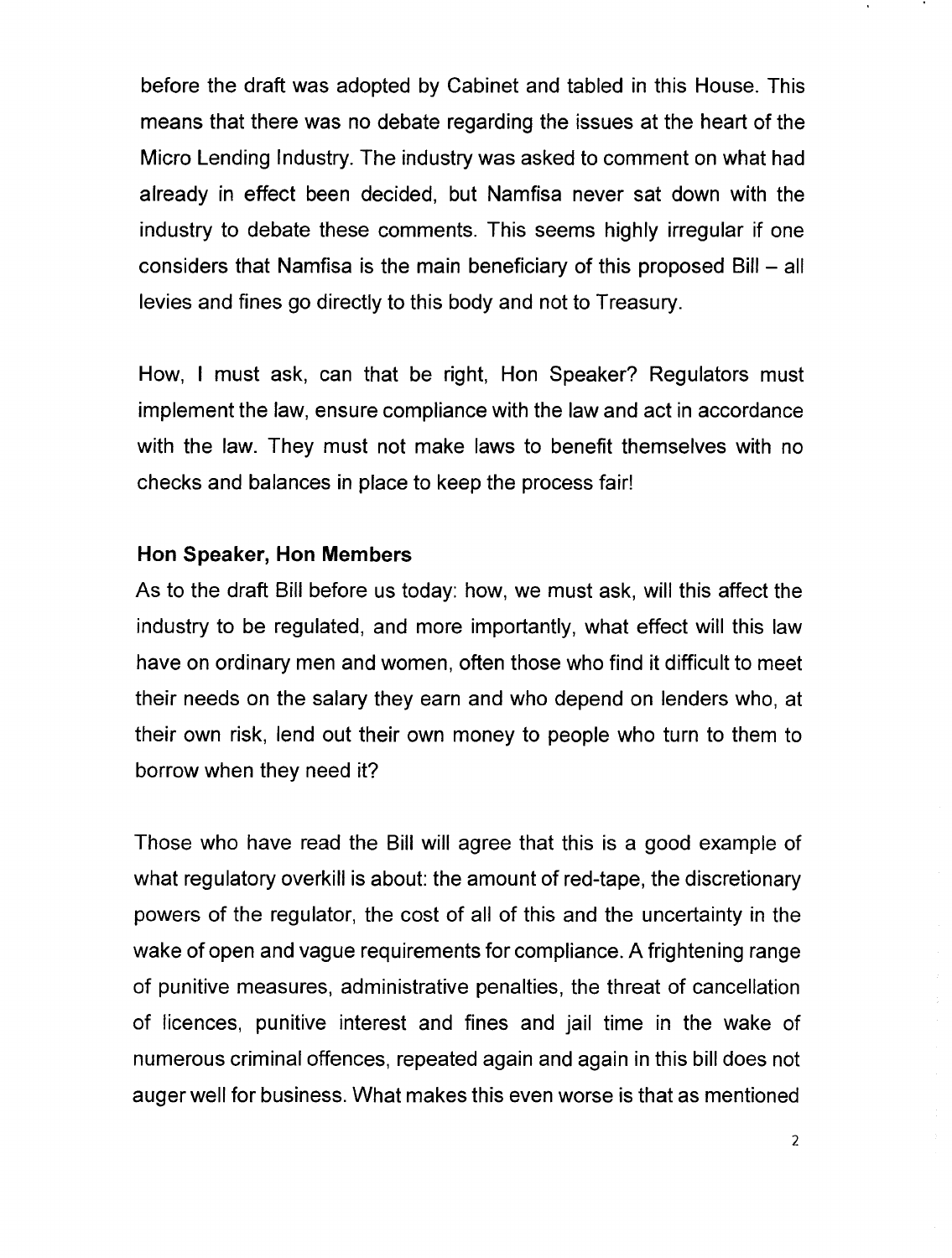before, penalties and interest will constitute income not to the fiscus, but to the regulator.

This must surely be an incentive to find fault and punish that will be a source of uncontrolled corruption.

If one looks at the latest statistics from our Central Bank, it is mortgage loans and consumer credit that are pushing so many people into financial distress. That is where the big exposure is and that is where the consumer must be protected. Yes, I agree, just as irresponsible purchasing of goods and services on credit should be discouraged, so must irresponsible borrowing, regardless of whether it is from banks or micro lenders. But just how serious a threat is this in the world of micro lending? A typical payday lender, for example, who lends out his or her own money, will be very careful not to lend money to a person whose credit record makes it plain that that money will not be repaid. It is inherent in the nature of microlending on a payday basis that lenders, in their own interest, will ensure that money is not committed to borrowers, however desperate they may be to get money for a dentist or to pay school fees, if they are already overstretched and clearly unable to pay back.

This is different perhaps with so-called term lenders of which there are only very few, and particularly if they lend money as they do to civil servants and are then permitted by this Government to take the money directly from the payroll of their customers even before they get their money paid into their bank accounts. How the Government justifies this practice is beyond me. Civil servants, as borrowers in these circumstances, are driven into poverty on account of the government facilitating this without any real protection and, on my understanding of

3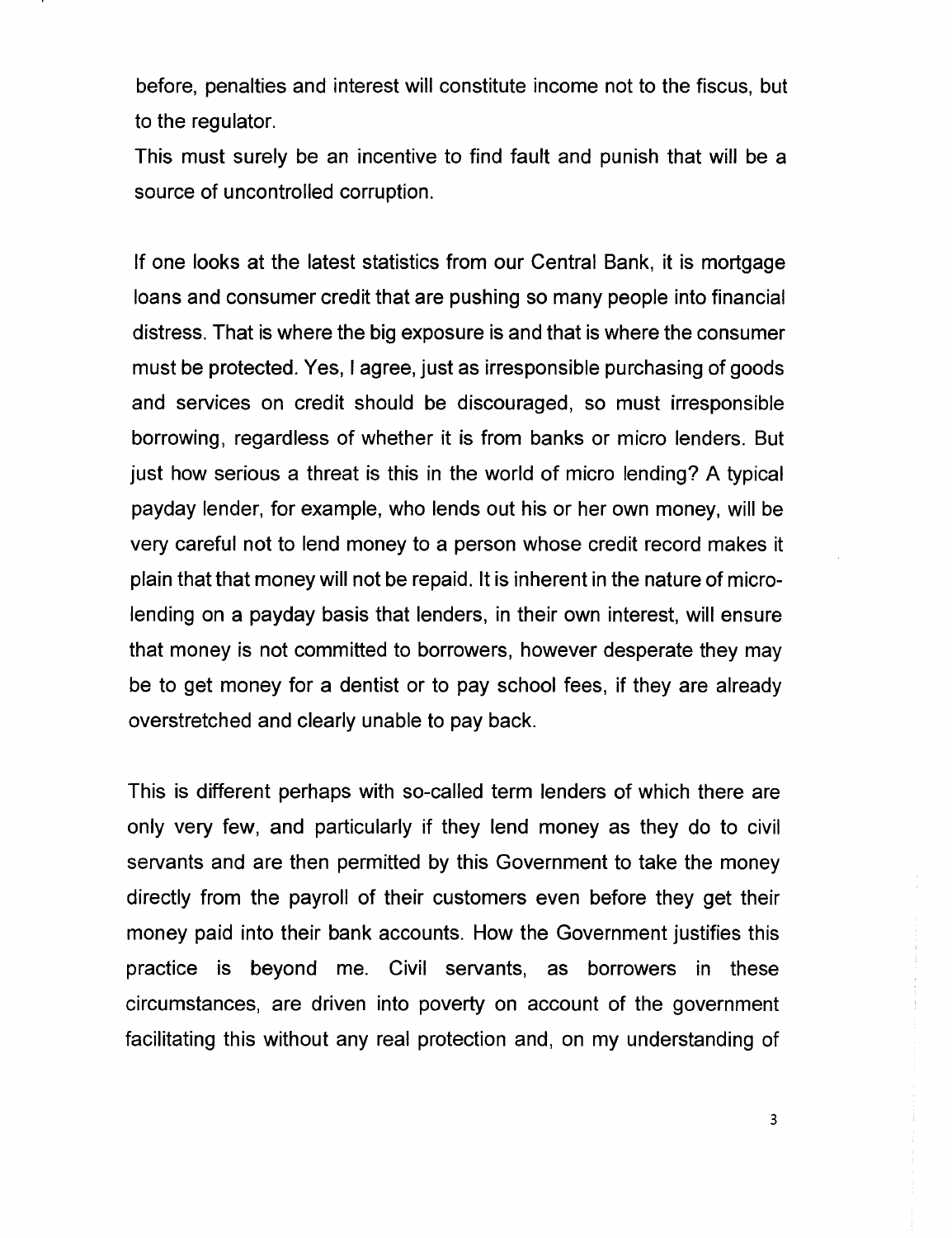the law, in conflict with the provisions protecting the workers under the Labour Act.

#### **Hon Speaker, Hon Members**

Micro-lending is an industry in the non-banking financial sector of our economy. It is made up of businesses funded with capital from their owners who then lend their own money to people who turn to them when they need funds which they cannot get or cannot afford to get from banks or anyone else. It is the lender who takes all the risk. Not the borrower. If the borrower does not repay, the lender loses.

Under the authority in the Usury Act to exempt businesses from the provisions of that Act, the Minister many years ago legislated a complete regulatory framework for micro lenders. This surely captures the role of the legislature and must be unconstitutional. This is why the regulation of micro lenders under a proper Act passed by Parliament is so important.

As matters stand, it is not compulsory for moneylenders - as defined in the Usury Act  $-$  to register as micro lenders under the controversial exemption regime. There are some 350 moneylenders who have registered and who, at this time, pay levies to finance Namfisa's budget. How many moneylenders there are who have not registered is unknown. Although they should be regulated under the Usury Act and pay levies in terms of the Namfisa Act, Namfisa has focused its regulatory clout on only those who have gone to the trouble to register themselves and who comply with the terms and conditions of the exemption regime. It seems that we need micro-lending, but we do not want micro lenders. That is the message this Bill sends out.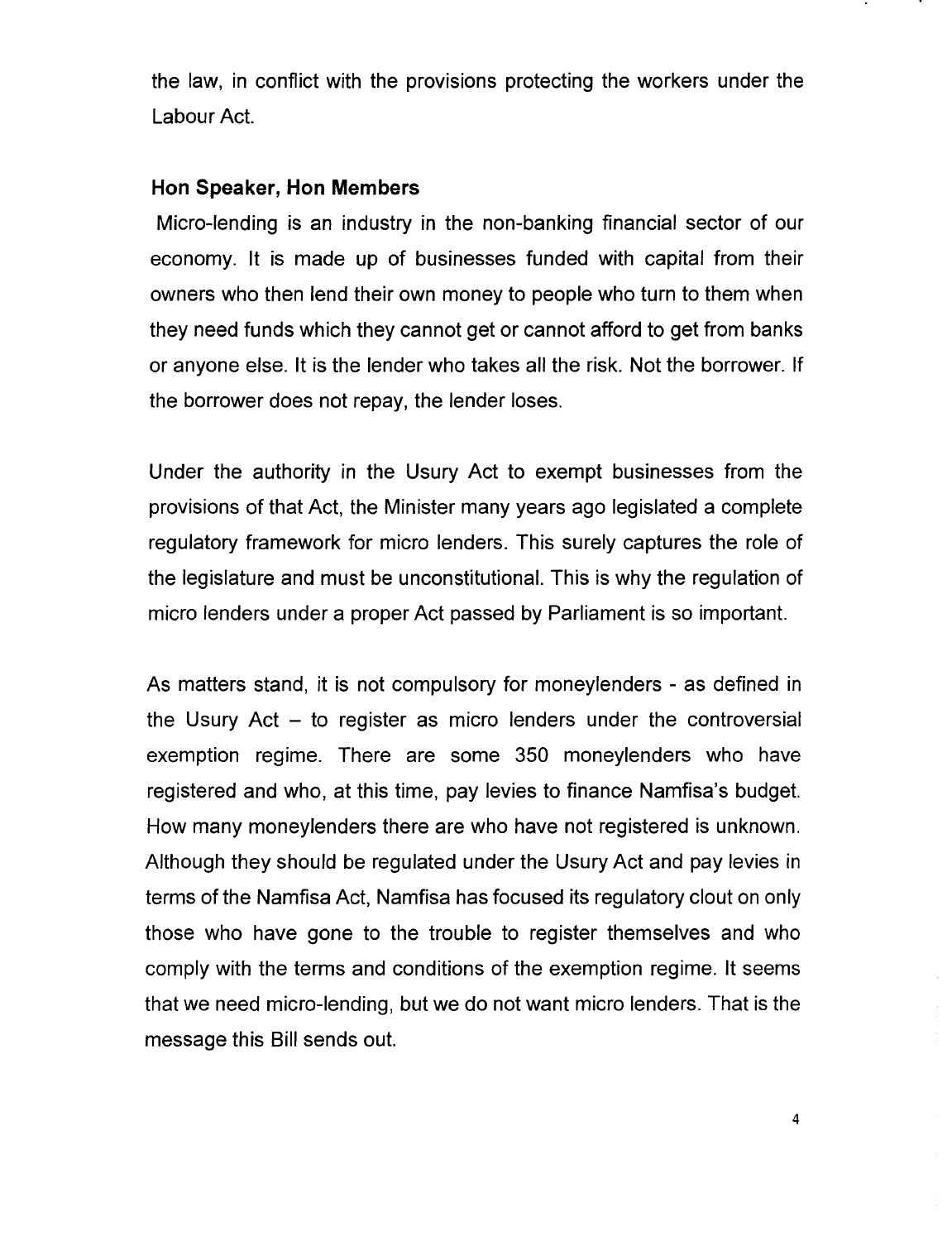#### **Hon Speaker, Hon Members**

What one would expect is that a policy to address the regulation of an important industry in the financial sector is first brought to this House in the form of a White Paper, which is then debated here or by a select committee. His Excellency, the President encouraged us in his speech earlier this year in this August House to utilise the committee system much more effectively. I think this draft Bill presents us with a fine opportunity to follow this advice!

As far as regulation of Micro Lenders is concerned, it is absolutely critical in my view that every business providing loans must be known and to that end required to register. They must apply and meet requirements which are known upfront, and if they are met, should leave the regulator with no discretion but to register them. If a registered lender then fails to comply with the requirements at any time, there should be a proper procedure to address that, just as is currently the case with banks under the Financial Institutions Act. In the case of a proven, serious instance of noncompliance with the law, there must be penalties and no doubt ultimately also the power to cancel a licence - but then only after a due process has been followed and to which everyone at the receiving end of administrative action is entitled: fairness and reasonableness.

Let us be clear: we on this side of the House, fully support the need, as we understand the Industry also does, for micro lenders - as indeed any other important player in our economy - to be subject to regulation. All we say is that such regulation must be proportionate to the risk and the costs of such regulation for the economy and the taxpayer or consumer in Namibia. It must be fair. It must ensure both a transparent, accountable

5